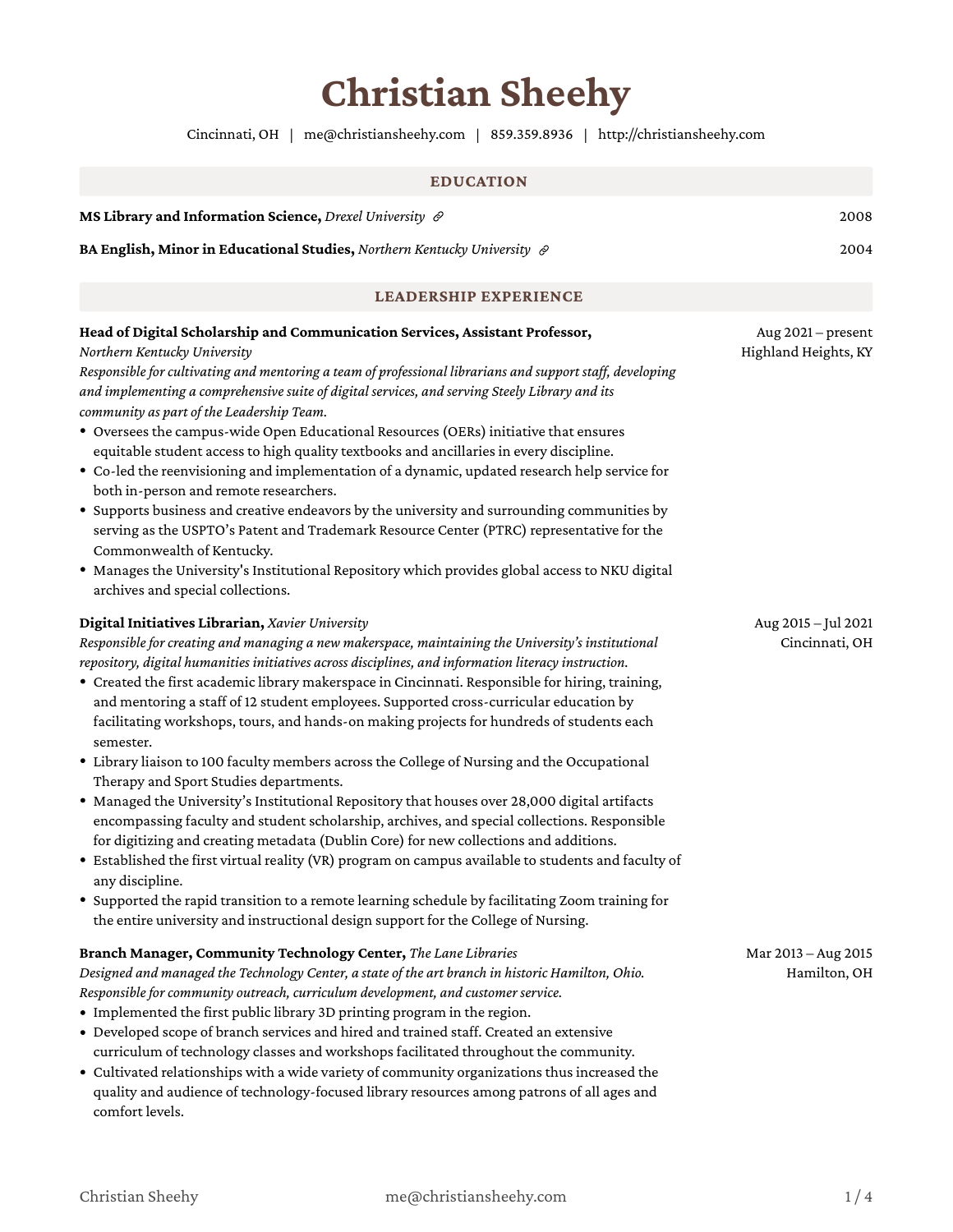| • Graphics: Gimp, Inkscape, Corel Draw, Photoshop, Lightroom, Ao    |
|---------------------------------------------------------------------|
| · Productivity: MS Office, LibreOffice, Scrivener                   |
| • Interactive Fiction Authoring: Inform7, Twine, RenPy              |
| • Hardware: DSLRs, eReaders, tablets, smart phones, drones, Raspl   |
| • Rapid Prototyping: 3D printers, 3D scanners, laser cutters/etcher |
| <b>GRANTS AV</b>                                                    |

### Wheeler Award to create a circulating board game collection for Xavier University Library, \$2900, 04/2021

LSTA Grant to repair and conserve Xavier University's copy of the Nuremberg Chronicle, \$3500, 08/2016

**TechCenter Manager,** *Public Library of Cincinnati and Hamilton County, Managed the operations and personnel of the TechCenter which fulfills 250,000 annual patron computer reservations in one of the busiest library locations in thecountry.*

- Quadrupled the number of computer classes and workshops during the first year of tenure, thus provided over 20 training sessions a month for 1,350 total patrons a year.
- Envisioned, proposed, budgeted, and implemented a new computer training room for customer and staff use.
- Contributed to the technical training of staff system-wide.
- Delivered outstanding customer service in a fast-paced urban library environment.

# **TEACHING EXPERIENCE**

### **Adjunct Instructor,** *Xavier University*

- First Year Seminar, Non-Linear Storytelling (CORE 100)
- GOA First Year Journey (CORE 101)
- GOA First Year Journey (CORE 102)

# **Adult Basic Literacy Education Instructor (ABLE), English,** *Butler Tech*

Co-facilitated weekly writing, reading, and grammar classesfor ESOL students.

# **Adjunct Instructor, Business and IT,** *Antonelli College*

- Sales, Persuasion, and Customer Service (BM204)
- Introduction to Computer Technology (BT101)
- Advanced Computer Applications(BT201)

## **Conversion Manager and National Client Trainer,** *Fifth Third Processing Solutions*

- Managed up to 12 concurrent debit card and ATM conversions for both domestic and international banks and credit unions.
- Responsible for on-site conversion support and customer training.

## **TECHNOLOGY**

*Skilled in a wide variety of hardware and software applications that include:*

- Operating Systems: Linux, Windows, OSX
- Languages: XHTML, CSS, LaTeX
- LMS: Canvas, Engrade, Moodle
- Web: Springshare Suite (e.g. LibGuides, LibCal, LibInsight), Wordpress, Omeka, Scalar, bepress Digital Commons, DSPACE
- Multimedia: Camtasia, Audacity, OpenShot
- crobat Pro
- berry Pis, Ardunios, VR
- Rapid Prototyping: 3D printers, 3D scanners, laser cutters/etchers

# **GRANTS AWARDED**

Cincinnati, OH

Aug 2018 – Aug 2021

Aug 2014 – Aug 2015 Hamilton, OH

Aug 2012 – Mar 2013 Cincinnati, OH

Jan 2006 – Jan 2008 Cincinnati, OH

Jan 2009 – Dec 2012 Cincinnati, OH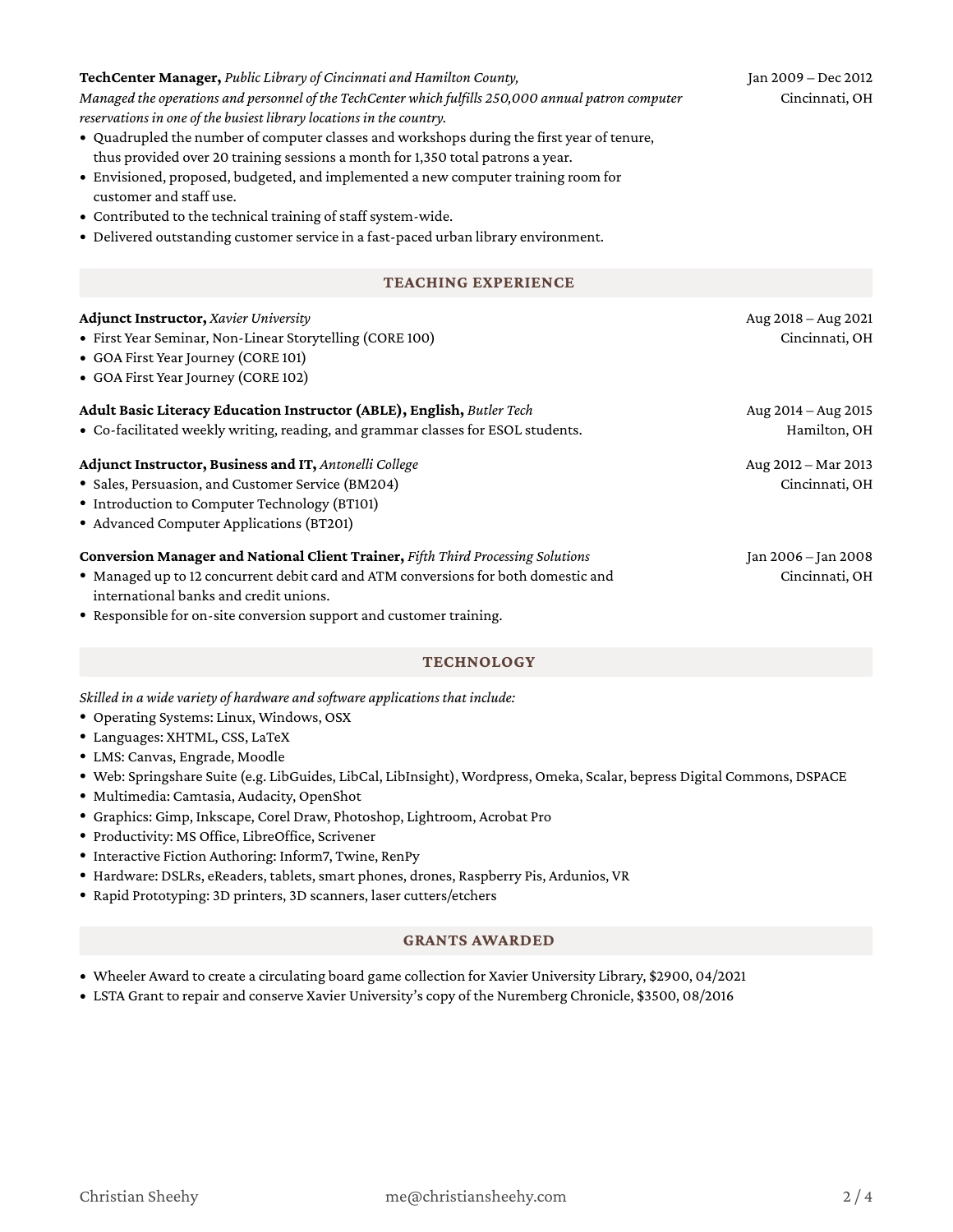#### **AFFILIATIONS**

- Patent and Trademark Resource Center Association, 2022-present
- Kentucky Library Association, 2007-2009, 2021-present
- Academic Library Association of Ohio, 2016-2020
- Society of Ohio Archivists, 2016-2020
- Ohio Library Council, 2009-2012, 2015-2016

#### **CERTIFICATIONS**

- Province Ignatian Educator of Distinction, Jesuits Midwest, 2019
- Adult Education Permit, Speech and Communication, Ohio Department of Education, 2014–2018
- Six Sigma Green Belt, Aveta Business Solutions, 2008

#### **PUBLICATIONS**

- Schlipp, J., & Sheehy, C. (2022). PTRC customer assessmentsurvey and best practices. J*ournal of the Patent & Trademark Resource Center Association. 32*. (currently under review).
- Sheehy, C. (2014). The Lane Librariesstep up offerings with Community Tech Center. *Ohio Libraries Quarterly*, *3*(3), 12-14

#### **COMMITTEES AND SERVICE**

- Member, AAC&U Institute Open Educational Resources Team, Northern Kentucky University, 2022-present
- Member, University Research Council, Northern Kentucky University, 2021-present
- Member, College of Nursing Curriculum Committee, Xavier University, 2020-2021
- Member, Library Copyright Group, Xavier University, 2019-2021
- Member, Williams College of Business Curriculum Committee, Xavier University, 2019-2020
- Member, Learning Technologies Committee, Xavier University, 2018-2021
- Member, Annual Meeting Committee, ALAO Special Collections and Archives Interest Group, 2018-2019
- Member, Digital Media Task Force, Xavier University, 2017-2019
- Member, Ohio Valley Group of Technical Services Librarians 2017 Annual Conference Planning Committee, 2016-2017
- Member, Library Council, The Lane Libraries, 2015
- Member, Children's Services Committee, The Lane Libraries, 2014–2015
- Member, Teen Services Committee, The Lane Libraries, 2014–2015
- Member, Downloadable Library Project Team, The Public Library of Cincinnati and Hamilton County, 2011–2012
- Treasurer, Staff Association Executive Board, The Public Library of Cincinnati and Hamilton County, 2011–2012
- Member, Social Media Team, The Public Library of Cincinnati and Hamilton County, 2010–2012
- Secretary, Staff Association Executive Board, The Public Library of Cincinnati and Hamilton County, 2010–2011